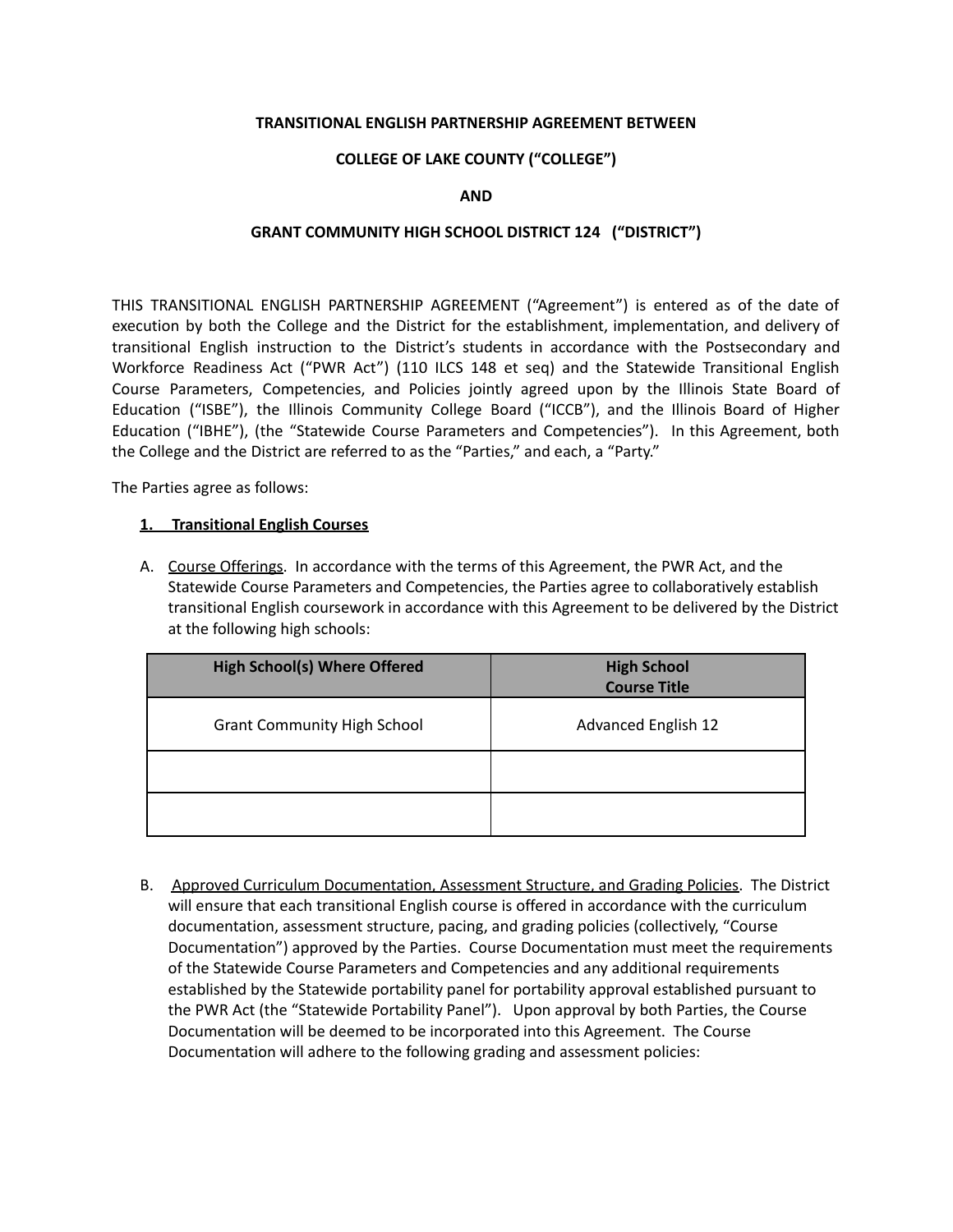Grading and Assessment

A final course grade of a "C" or better is required in the Transitional English course to indicate the competencies for the course were met and the student is ready for college-level courses that include college-level reading and writing expectations and general career reading and writing expectations. Students receiving a final course grade of a "D" will receive high school credit to satisfy Illinois and school district learning standards but are not guaranteed placement in college-level courses that include college-level reading and writing expectations.

Assessment of students' work in Transitional English must be holistic and progressive. A holistic assessment approach incorporates a variety of diagnostic, formative, and summative assessments to measure students' progress toward attainment of the competencies. A progressive grading approach must support students to demonstrate skills and growth over the length of the course and offer multiple opportunities for instructor feedback and student reflection, as well as some peer feedback. The grading must adhere to the following additional parameters:

- The course grading scale is A =  $90-100\%$ ; B =  $80-89\%$ ; C =  $70-79\%$ ; D =  $60-69\%$ , and F = 59-0%. Grades will not be rounded.
- Formal graded writing and analysis assignments must account for at least 60% of the final grade.
- No single assignment may be 50% or more of the final grade.
- The course must include at least three multiple-draft essays progressing in depth and length (minimum of 750 words for each of the final drafts). Students must submit at least these three multiple-draft essays to be eligible for a final course grade of a "C" or better; one of the multiple-draft essays must be a research essay.
- At least two of the three multiple-draft essays (one of which is the research essay) must be included in the second semester of the course. Students must have the opportunity to revise at least these three multiple-draft essays until the end of the course.
- Missing and late work may be accepted at the discretion of the high school/teacher.
- Extra credit will not be accepted, as revision is essential to the course.
- C. College Enrollment. The College will ensure that any student successfully completing a transitional English course in accordance with the grading policies in the Course Documentation is eligible to enroll in the outcome college courses specified in the Statewide Course Parameters and Competencies without any further placement test or other prerequisite requirement, provided the enrollment occurs within 36 months of high school graduation.

## **2. Teacher Qualifications and Supports**

- *A.* Teacher Qualifications. The District will ensure that all teachers of transitional English courses are certified to teach high school English Language Arts. However, if the transitional English instruction is taught through a competency-based instructional model, the role of the high school English teacher or community college English instructor can vary from those in a traditional course and must be addressed in the Course Documentation.
- B. Professional Development and Other Supports. The Parties will jointly ensure that teachers of transitional English courses have the appropriate skills or experience, or receive relevant and applicable professional development, both prior to and while teaching a transitional English course. Further, the College will provide a qualified and experienced instructor as a resource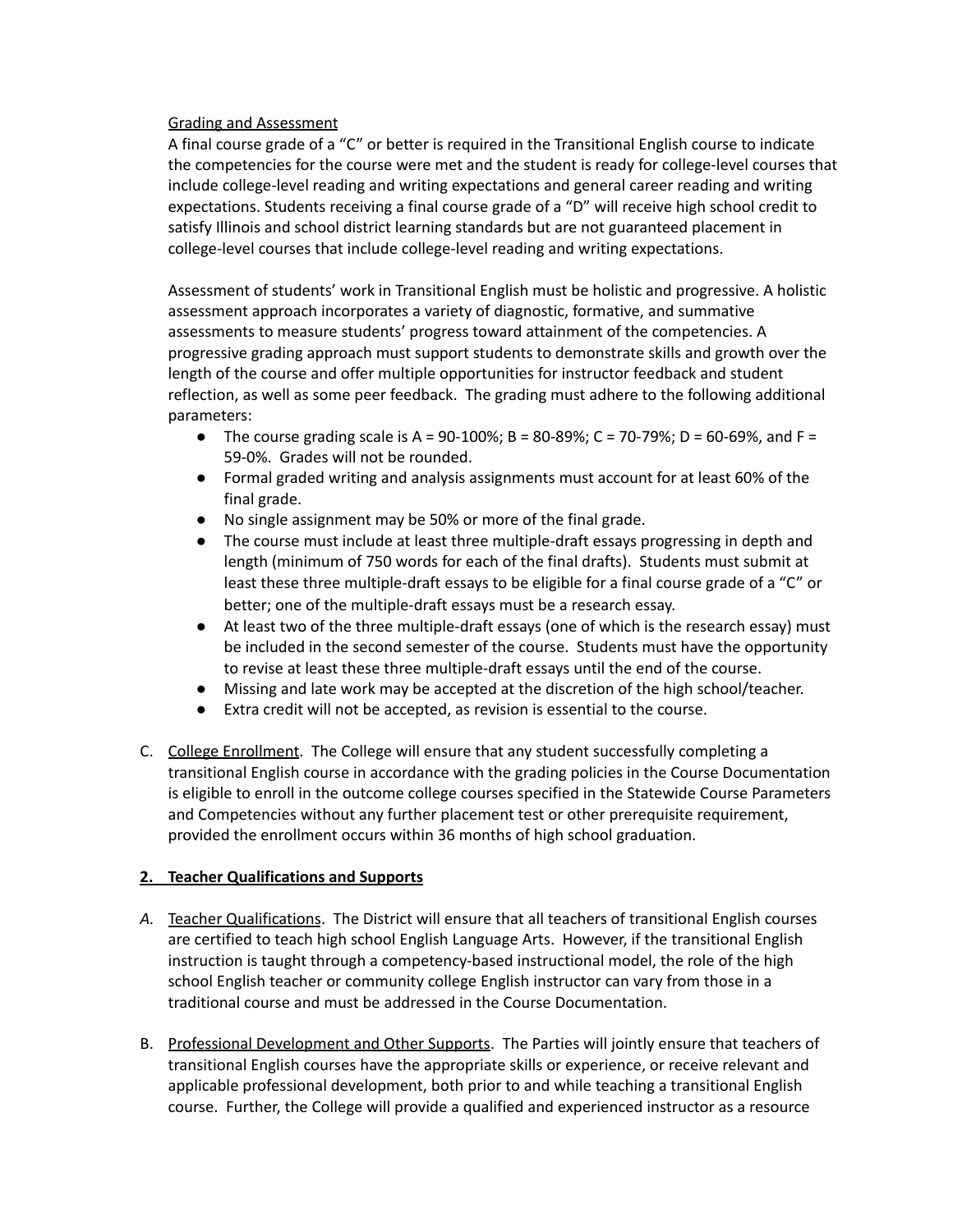person and liaison for each high school transitional English teacher. Liaisons serve in a support role, and do not evaluate high school teachers.

## **3. Student Eligibility for Courses**

- A. College Readiness Criteria. The District will use the criteria set forth in the Statewide Course Parameters and Competencies for determining the college readiness of high school juniors in English.
- B. Transitional English Placement. In accordance with the Statewide Course Parameters and Competencies, the District will establish a framework and guidance system that includes methods of advising students to enroll in a senior year English course appropriate for each student's college readiness level and postsecondary education objectives. All high school juniors should be assessed on their college readiness in English during the junior year in sufficient time to inform course enrollments for senior year. The District should assess college readiness in English using both (i) multiple measures developed with the College that are derived from the statewide placement framework, and (ii) the student's demonstration of skills in prior courses. Based on this assessment of readiness, students who are not projected ready for credit-bearing, college-level English coursework should be offered enrollment and advised regarding the benefits of taking a Transitional English course in their senior year. However, local policies may require students with minimal levels of English proficiency to enroll in foundational English instruction and supports either in lieu of, or concurrently with, a Transitional English course.

# **4. Other District Commitments**

- A. Summative Assessments. The District will ensure all summative assessments are kept secure. The District will maintain all graded summative assessments for two years.
- B. Transcripting and Reporting. The District will indicate transitional English completion on the student's transcript in accordance with requirements adopted by ISBE. The District will use appropriate transitional English course codes for the reporting of transitional English enrollments and grades to ISBE.
- C. Advising Supports. The District will provide advising support to students during their junior year to ensure they are aware of the availability of dual credit or transitional English courses, as applicable to the student's readiness level, and are selecting an option appropriate to the student's pathway.

# **5. Other College Commitments**

A. Statewide Portability. The Parties agree to pursue and maintain statewide portability approval through the Statewide Portability Panel for all transitional English courses offered through this Agreement. The College will, on behalf of the partnership between the Parties, submit this Agreement and Course Documentation to the Statewide Portability Panel to establish and maintain statewide portability of the transitional English courses offered through this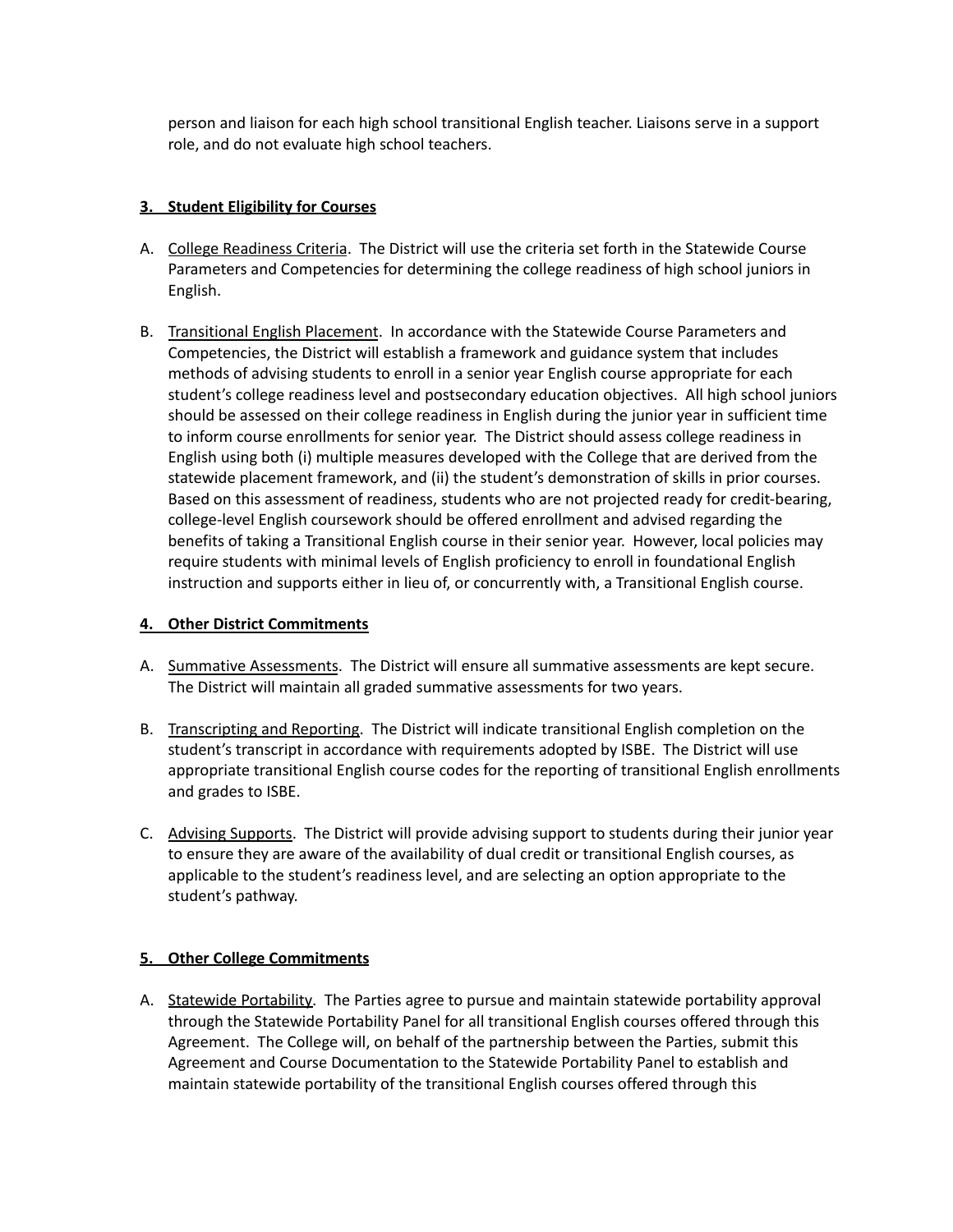Agreement, and will collaborate with the District to resolve any issues raised through the portability approval process.

B. State Procedures for Recognizing Completion. The College will abide by State policies and procedures for the recognition of successful completion of transitional English courses for student placement and portability of the completion determination.

## **6. Other Terms**

- A. Data Collection and Sharing. The Parties will collaborate annually to collect and share student success data, disaggregated by high school, in transitional English and in credit-level English to further the purposes of this Agreement, provided such data sharing may require a separate agreement between the Parties. To facilitate alignment, secondary and post-secondary English faculty will assess collaboratively transitional English and comparable post-secondary English writing samples for the initial years of the Transitional English course's implementation and periodically thereafter. These data, along with relevant qualitative data, must be used to inform ongoing adjustments to the transitional English courses. The Parties will protect the confidentiality of information concerning students in accordance with all applicable Federal and State laws regarding such information, including but not limited to, the Family Education Rights and Privacy Act (20 U.S.C. § 1232g) and the Illinois Schools Student Records Act (105 ILCS 10/1 et seq.).
- B. Primary Contacts and Notifications. The Parties hereby designate the following individuals as having primary responsibility for the management and administration of this Agreement ("Primary Contacts"):

| For the College:  | Kathy Kusiak<br>English Liaison, Lake County High Schools<br>Associate Professor of English<br>kkusiak@clcillinois.edu<br>847.543.2962 |
|-------------------|----------------------------------------------------------------------------------------------------------------------------------------|
|                   | Sarah Stashkiw<br>Director, P-20 Educational Partnerships<br>sstashkiw@clcillinois.edu<br>847-543-2414                                 |
| For the District: | Veronica Lukemeyer<br>Divisional Administrator<br>vlukemeyer@grantbulldogs.org<br>847.587.2561 ext. 3409                               |

The Parties will ensure that the Primary Contacts are included on all correspondence regarding the administration of this Agreement.

C. Disputes. The Parties agree to seek to collaboratively resolve any disputes regarding this Agreement through the Primary Contacts identified in Section 6.B, above. In the event any such dispute cannot be timely resolved, the Primary Contacts will refer the dispute to the College's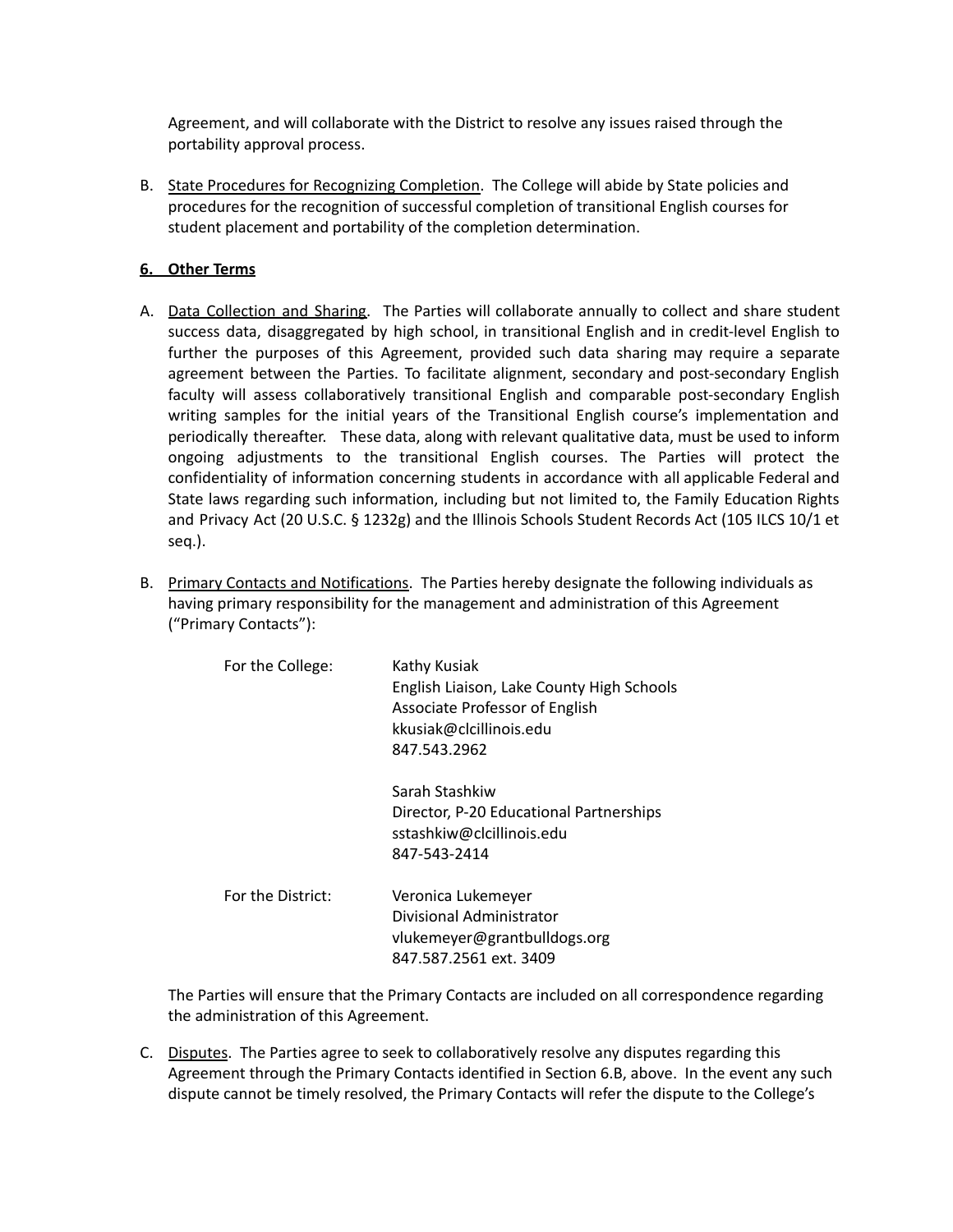President and the District's superintendent for resolution. If the dispute can still not be resolved, then pursuant to 110 ILCS 148/55(c), the Parties will refer the dispute to ISBE and ICCB. The resolution of the dispute by authorized representatives of ISBE and ICCB will be binding on the Parties.

- D. Amendment. This Agreement may be amended at any time by the written agreement of both Parties.
- E. Term and Termination. This Agreement will remain in effect unless terminated by either Party. Any termination will be effective upon the completion of the transitional courses then being offered and the notification of the termination to ISBE and ICCB of the termination, provided the Parties will adhere to all commitments set forth in this Agreement relating to students enrolled in such courses.
- F. Applicable Law and Severability. This Agreement shall be governed in all respects by the laws of the State of Illinois. If any provision of this Agreement shall be held or deemed to be or shall in fact be inoperative or unenforceable as applied in any particular case in any jurisdiction or jurisdictions or in all cases because it conflicts with any other provision or provisions hereof or any constitution, statute, ordinance, rule of law or public policy, or for any reason, such circumstance shall not have the effect of rendering any other provision or provisions contained herein invalid, inoperative or unenforceable to any extent whatsoever. The invalidity of any one or more phrases, sentences, clauses, or sections contained in this Agreement shall not affect the remaining portions of this agreement or any part thereof. In the event that this Agreement is determined to be invalid by a court of competent jurisdiction, it shall be terminated immediately.